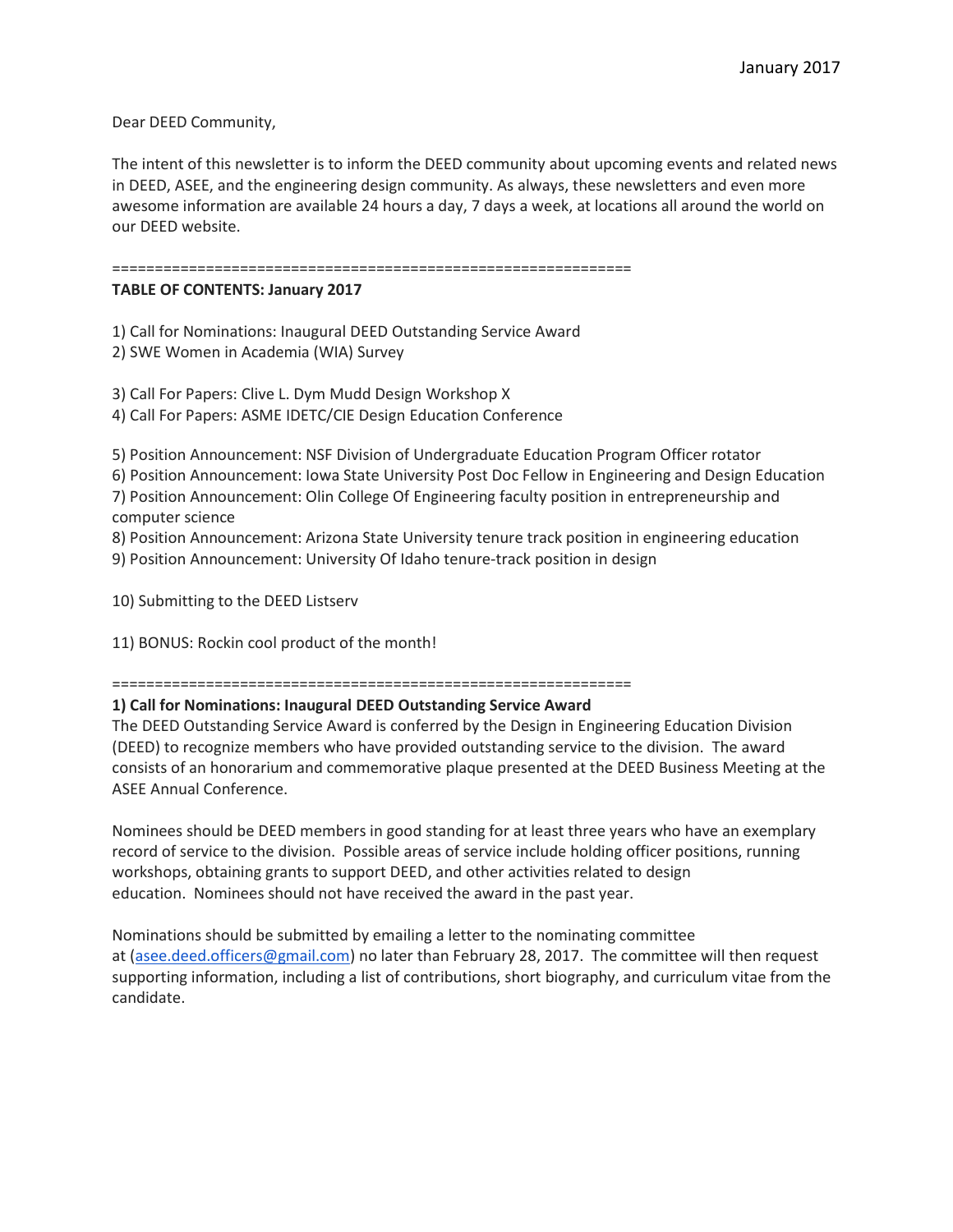### =============================================================

### **2) Survey of Academic Women's Participation in Professional Organizations**

The Society of Women Engineers (SWE) Women in Academia (WIA) Group invites you to participate in a research study about how and why women in academia participate in professional organizations. The findings from this study will be published in a manuscript for ASEE (and possibly WEPAN). One of the goals of SWE WIA is to present at other professional conferences about SWE and WIA. The survey will take about 10 to 15 minutes of your time and can be accessed via the link below. All responses are anonymous and confidential.

[https://olin.qualtrics.com/SE/?SID=SV\\_9MFsZUFm1q8tZVr](https://olin.qualtrics.com/SE/?SID=SV_9MFsZUFm1q8tZVr)

=============================================================

### **3) Call For Papers: Clive L. Dym Mudd Design Workshop X**

"DESIGN AND THE FUTURE OF THE ENGINEER OF 2020" HARVEY MUDD COLLEGE, 1-3 JUNE 2017 [https://mudddesignworkshop.com](https://mudddesignworkshop.com/)

THE VISION To bring together 50-75 engineers, designers, and educators to tackle the future of the Engineer of 2020. The National Academy of Engineering's report The Engineer of 2020: Visions of Engineering in the New Century was published 12 years ago. This year's entering first-year students will graduate in 2020. We have a unique opportunity to reflect on the notion of the Engineer of 2020 and look forward to what the future engineer might be. We will explore the role of design education in forming engineers better able to assume leadership roles in business, government, and nonprofit organizations with their engineering knowledge to address wicked design challenges.

THE MISSION To identify, articulate, and address the educational, cultural, and institutional contributions to successes and opportunities in engineering design education in the attributes and mindset of the Engineer of 2020 in the context of engineering design activities.

THE EXPERIENCE Each session will be initiated by brief position papers from panelists, which will be followed by open discussion. A wrap-up session will collect the most important outputs for improving engineering design education for dissemination to the community. Participants will receive a preliminary proceedings containing near-final manuscripts of presented papers. Those drafts will subsequently be refined and reviewed for publication in a Special Issue of the International Journal of Engineering Education to comprise the archival proceedings of the Clive L. Dym Mudd Design Workshop X.

1/31/17 2 page abstracts submission 4/15/17 Final papers submission

#### =============================================================

### **4) Call For Papers: ASME IDETC/CIE Design Education Conference**

The Design Education Committee welcomes papers from all areas of engineering design education research related to mechanical and engineering systems and computers and information in engineering, including but not limited to research methods in engineering design education, engineering design and design education assessment, proven best practices in engineering design, the integration of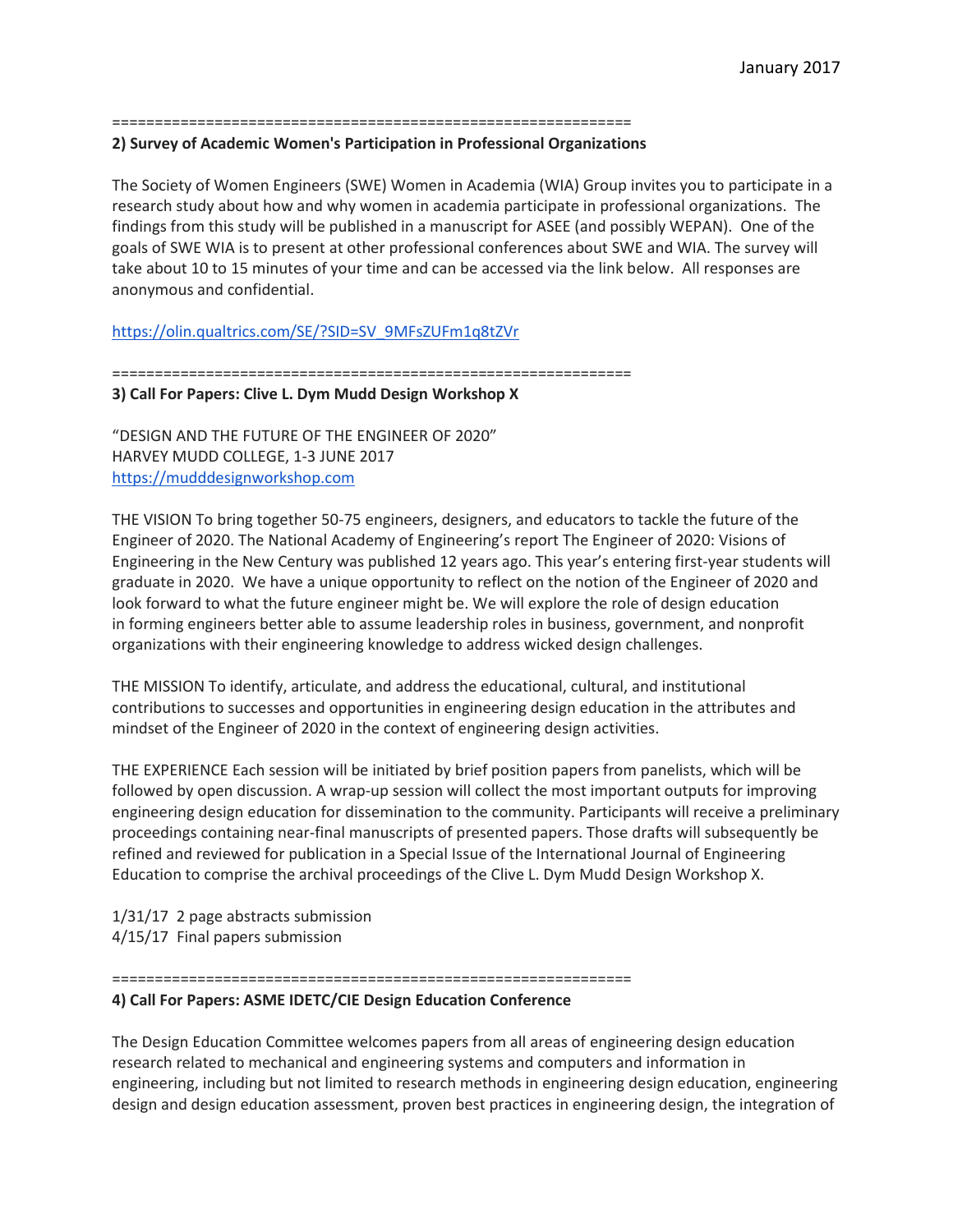engineering design with industry, enhancing professional skills in the undergraduate curriculum, capstone and design education in the undergraduate curriculum, design education in the graduate curriculum, classroom experiments with design practices, and fabrication and making in design education. Short papers are invited on innovative approaches to engineering design education.

The 13th International Conference on Design Education (DEC) is part of the ASME 2107 International Design Engineering Technical Conferences (IDETC) and Computers and Information Engineering (CIE) Conference which will take place during August 6-9, 2017 in Cleveland, OH.

2/10/17 - Draft paper submission 4/7/17 - Final paper submission 8/9/17 - Conference in Cleveland, OH

<http://www.asme.org/events/idetccie>

=============================================================

## **5) Position Announcement: NSF Division of Undergraduate Education Program Officer rotators**

The National Science Foundation's Division of Undergraduate Education (DUE) has a call out for Program Officer rotators. This is in the form of a Dear Colleague Letter (DCL). More details can be found in the link below.

# <https://www.nsf.gov/pubs/2017/due17001/due17001.jsp?org=DUE>

Inquiries in the disciplinary area of engineering can be directed to Olga Pierrakos [\(OLPIERRA@NSF.GOV\)](mailto:OLPIERRA@nsf.gov).

# =============================================================

## **6) Position Announcement: Iowa State University Post Doc Fellow in Engineering and Design Education**

Postdoctoral Research Fellow in Engineering and Design Education: Applications are sought for a postdoctoral research fellow to support an NSF-funded Revolutionizing Engineering Departments (RED) project at Iowa State University. This five-year RED project is aimed at developing novel pedagogical approaches for transforming the current Electrical and Computer Engineering (ECE) department into a more agile, less traditional organization. Cross-functional teams (X-teams) will be formed in order to reshape the core technical ECE curricula to: (a) promote design thinking, systems thinking, professional skills such as leadership, and inclusion; (b) contextualize course concepts; and (c) stimulate creative, socio-technical-minded development of ECE technologies for future smart systems. More detail on the project can be found here: [https://news.engineering.iastate.edu/2016/06/23/iowa-state-university](https://news.engineering.iastate.edu/2016/06/23/iowa-state-university-receives-2-million-national-science-foundation-grant-to-transform-approaches-to-teaching-and-learning-in-electrical-and-computer-engineering/)[receives-2-million-national-science-foundation-grant-to-transform-approaches-to-teaching-and](https://news.engineering.iastate.edu/2016/06/23/iowa-state-university-receives-2-million-national-science-foundation-grant-to-transform-approaches-to-teaching-and-learning-in-electrical-and-computer-engineering/)[learning-in-electrical-and-computer-engineering/](https://news.engineering.iastate.edu/2016/06/23/iowa-state-university-receives-2-million-national-science-foundation-grant-to-transform-approaches-to-teaching-and-learning-in-electrical-and-computer-engineering/)

# Responsibilities

The successful candidate will be expected to assist in development of new pedagogical materials while using design thinking as the foundational methodology. Selected core courses in ECE at the sophomore and junior levels will be redesigned. She/he will closely work with engineering, design and education faculty in documenting how educators involved in the X-teams use design thinking to explore techniques to change existing curricula to create new pedagogical solutions. Through analysis of interviews and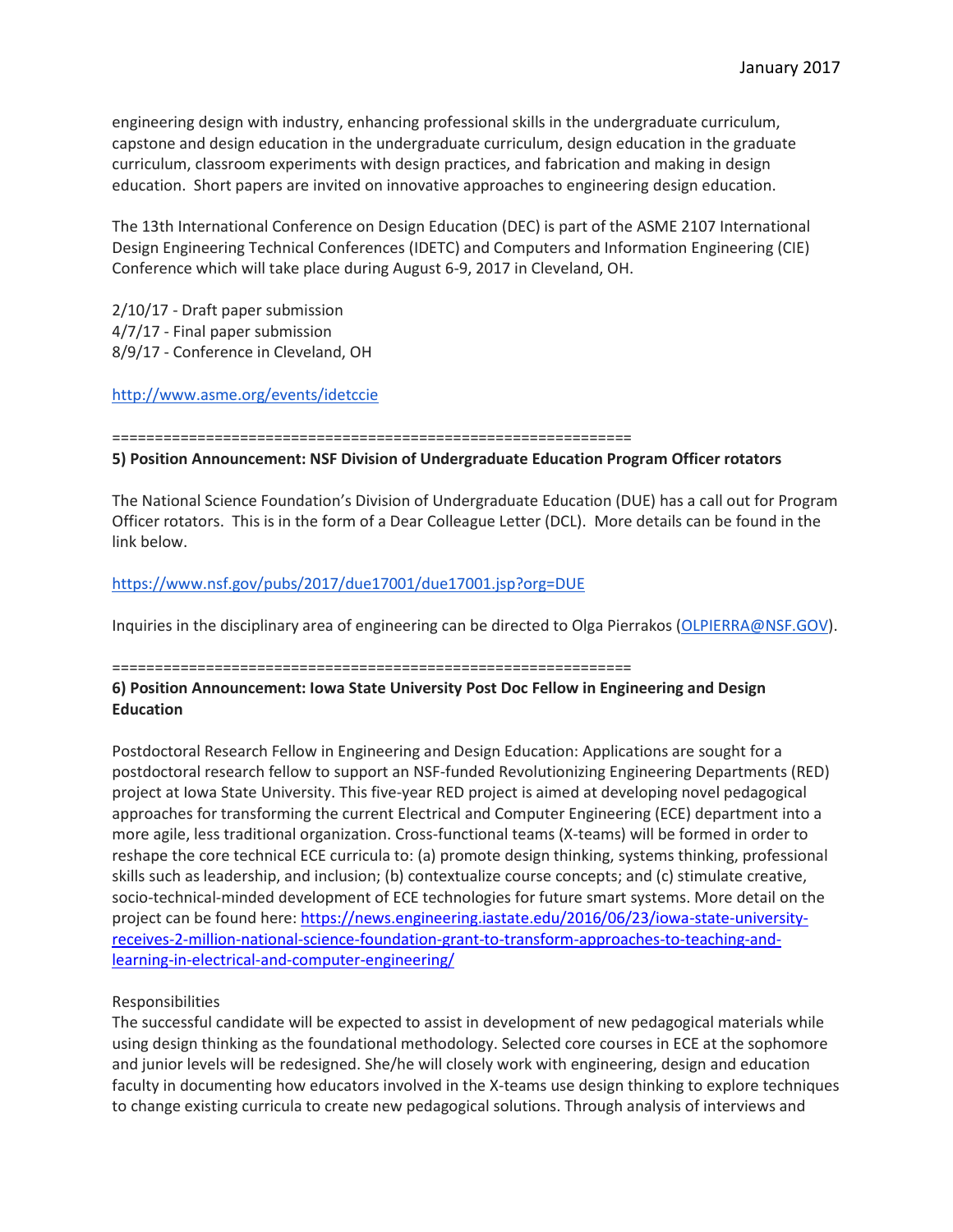observations of educators' practices, and newly created teaching materials, the postdoctoral research fellow will help extract and characterize the strategies that are successful in creating new teaching approaches and assessing student performance from a new perspective. As part of the Postdoctoral Fellowship experience, applicants will receive mentoring for developing research proposals; and participation in career development and mentoring activities will be supported and expected. They will also receive support to develop their personal research aligned with the broad goals of our crossdisciplinary project.

## Qualifications

The successful candidate must have a Ph.D. in one of the following disciplines: engineering education, engineering design, learning sciences, learning technology, or a related field.

## To Apply

Please submit a single PDF file to Dr. Diane Rover, [drover@iastate.edu,](mailto:drover@iastate.edu) including:

- Cover letter
- Detailed curriculum vita
- Journal/conference paper sample
- Names and email addresses of three references

Review of applications will commence immediately and will continue until the position is filled. Full consideration will be given to applications received by Feb. 1, 2017. It is anticipated that the appointment will begin in Fall 2017 (or earlier, if possible).

#### =============================================================

# **7) Position Announcement: Olin College Of Engineering faculty position in entrepreneurship and computer science**

Olin College of Engineering, located in the greater Boston area in Needham, MA, seeks applications from enthusiastic faculty candidates at all ranks who are passionate about having an impact in the world and educating the next generation of engineering innovators. We have an open search for all areas relevant to our mission and targeted searches in the broadly defined areas of **entrepreneurship and computer science / software engineering / computational science and engineering**. Olin is committed to an inclusive and diverse environment, and we strongly encourage individuals from historically underrepresented communities and women to apply. We also encourage applicants to apply by December 5, 2016, and applications will be considered as they are received. Please see [www.olin.edu/search](http://www.olin.edu/search) for information on the application process.

#### =============================================================

### **8) Position Announcement: Arizona State University tenure track position in engineering education**

The Polytechnic School in the Ira A. Fulton Schools of Engineering at Arizona State University seeks applicants for an **open-rank tenure-track/tenured faculty position in engineering education**.

The Polytechnic School, one of six schools in the Ira A. Fulton Schools of Engineering, has a vibrant engineering education research community. We have a growing critical mass of engineering education researchers, and would like to expand our expertise by adding faculty to support our innovative approach to undergraduate education as well as advance our newly established Ph.D. program in Engineering Education Systems and Design.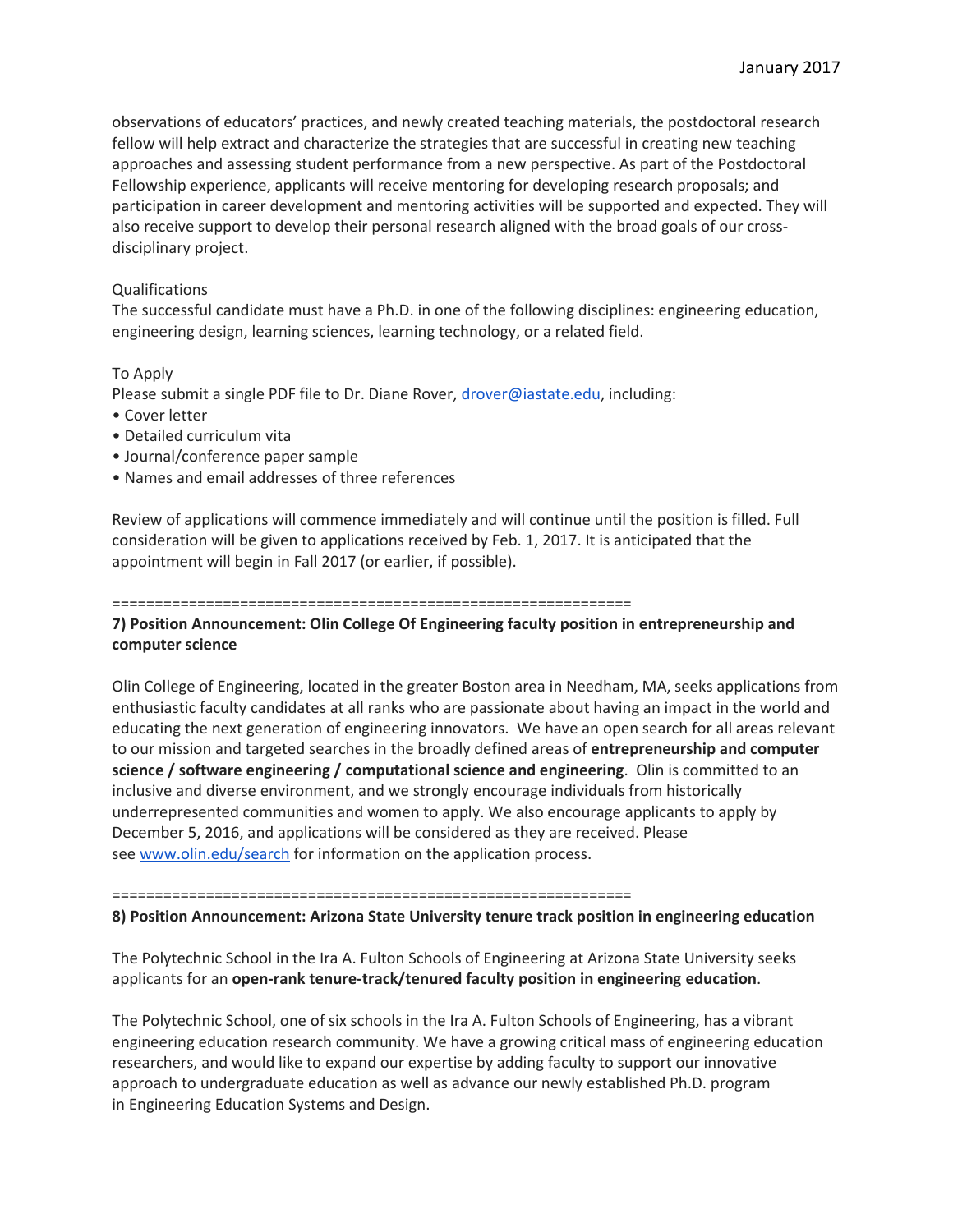Specific areas of interest include, but are not limited to:

- Increasing the participation and retention of underrepresented groups
- Global/international context of engineering / engineering education
- The application of learner analytics/data mining to engineering education problems
- Entrepreneurship in engineering education

Candidates with cross-cutting research interests are particularly encouraged to apply. We seek applicants who will contribute to our academic programs, promote transdisciplinary teaching and research, and help the University to achieve its aspirations, including enabling student success, transforming society, valuing entrepreneurship, and conducting use-inspired research. Faculty members in the Fulton Schools of Engineering are expected to develop an internationally recognized and externally funded research program, adopt effective pedagogical practices in the development and delivery of graduate and undergraduate courses, advise both undergraduate and graduate student research and projects, and undertake service activities.

For more information and to apply, please see the full announcement at: <https://engineering.asu.edu/hiring/engineering-education-11731/>

=============================================================

#### **9) Position Announcement: University Of Idaho tenure-track position in design**

The Mechanical Engineering Department at the University of Idaho invites applications for a t**enuretrack faculty position at the rank of Assistant or Associate Professor with expertise and experience in design** beginning in the fall of 2017. Applicants must have an earned PhD in mechanical engineering or a closely related field, preferably with an emphasis on product design, manufacturing, innovation, and/or design pedagogy. The successful candidate must have potential to develop a strongly funded program through collaboration with regional and national industries, and interdisciplinary efforts with departments within the College of Engineering, the College of Business, and/or the College of Art/Architecture. Vision and leadership among faculty/staff involved in a nationally acclaimed multidisciplinary senior design program is also integral to this position. For more information about this position, please explore the listing at <https://uidaho.peopleadmin.com/postings/15865> or contact Steve Beyerlein, chair of Mechanical Engineering [\(sbeyer@uidaho.edu\)](mailto:sbeyer@uidaho.edu).

=============================================================

10) Submitting to the DEED Listserv

To submit an item to the InDEED newsletter, please prepare a short description (no more than 2 paragraphs) including any relevant URLs (in explicit form, not as hyperlinks), deadlines and contact information.

Putting the words "DEED newsletter" in the subject will help make sure your submission makes it in the email.

Email this information to Reid Bailey, DEED Division Chair - [rrbailey@virginia.edu](mailto:rrbailey@virginia.edu)

The newsletter will be distributed around the 15th of each month. Newsletter submissions should be sent no later than the 10th of the month.